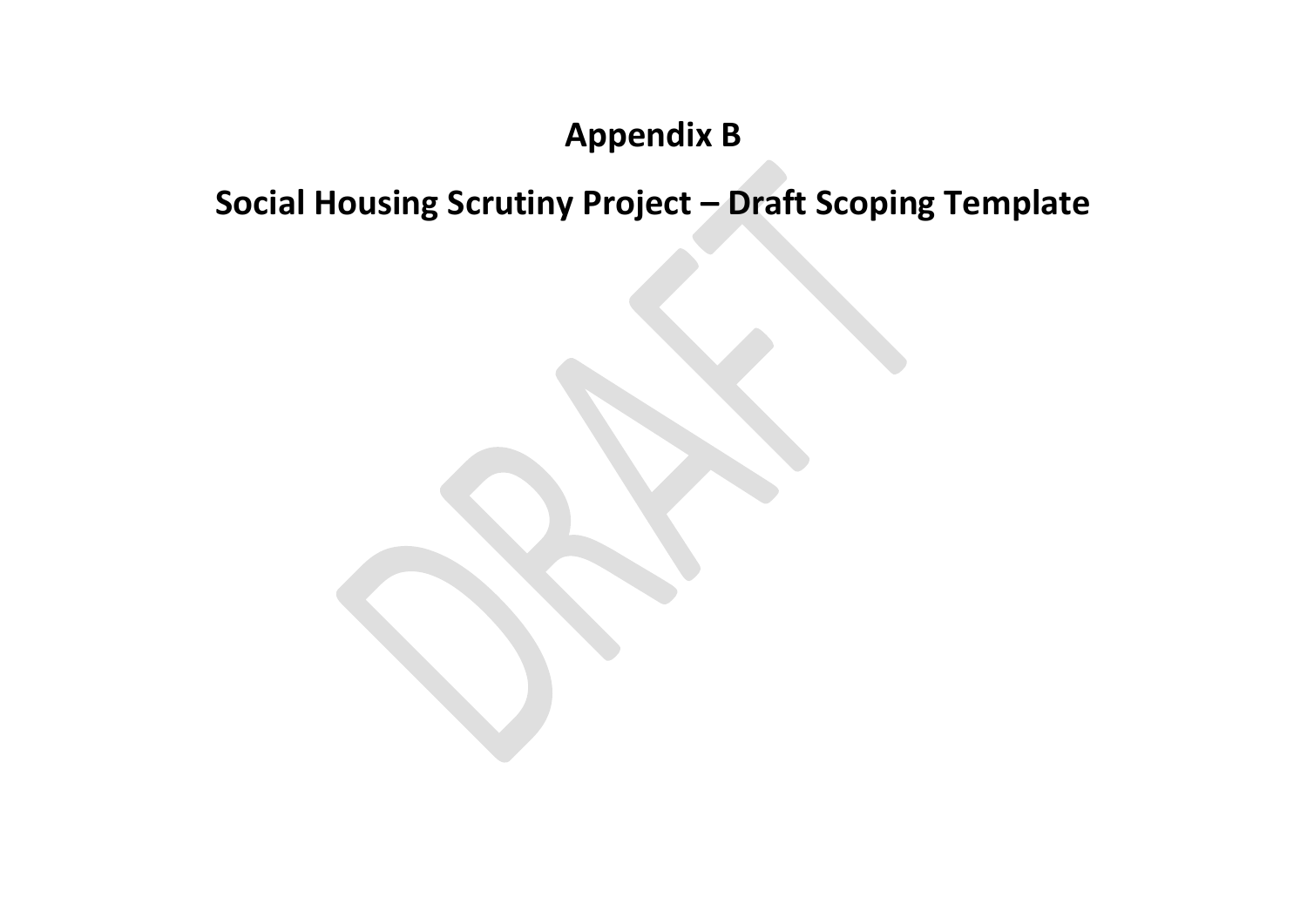| <b>Review Topic</b> | <b>Social Housing Scrutiny Project</b>                                                                                                                                                                                                                                                                                                                                                                                                                                                                                   |
|---------------------|--------------------------------------------------------------------------------------------------------------------------------------------------------------------------------------------------------------------------------------------------------------------------------------------------------------------------------------------------------------------------------------------------------------------------------------------------------------------------------------------------------------------------|
| Membership          | Cllr Emine Ibrahim (Chair), Cllr John Bevan, Cllr Zena Brabazon, Cllr Gail Engert, Cllr Martin Newton, Cllr Ann Waters                                                                                                                                                                                                                                                                                                                                                                                                   |
| <b>Rationale</b>    | The Panel believe delivering more social housing will help address the current housing crisis. With this in mind, a number<br>of reasons have been cited for carrying out a high-level review of social housing, focusing on national, regional and local<br>issues, including:                                                                                                                                                                                                                                          |
|                     | "Our broken housing market is one of the greatest barriers to progress in Britain today." (White Paper - "Fixing our<br>broken housing market": February 2017)                                                                                                                                                                                                                                                                                                                                                           |
|                     | "For years, residents on many council and housing association estates across the UIK have seen their areas neglected<br>by councils and treated as no-go zones by locals. In the media, the people living on these estates have been described<br>as spongers and trouble makers." (Dispossession: The Great Social Housing Swindle)                                                                                                                                                                                     |
|                     | "All too often social housing residents tell us that they feel like second-class citizens and that politicians simply don't<br>care about them." (New Statesmen: August 2017)                                                                                                                                                                                                                                                                                                                                            |
|                     | "The scale of the housing crisis is now so grave that only a paradigm shift can begin to address it." (New Statesman:<br><b>June 2017</b>                                                                                                                                                                                                                                                                                                                                                                                |
|                     | "The challenge is clear enough: the long-term undersupply of new homes, particularly genuinely affordable homes, is<br>leaving millions of working people facing soaring private rents, while high house prices bar more and more first time<br>buyers from getting on the housing ladder. Meanwhile short term tenancies prevent families from putting down roots<br>in their community, and inadequate funding means the housing safety is not always there to help people when they<br>need it." (Shelter: June 2017) |
|                     | "London's housing market is not currently meeting Londoners' needs more and more families are forced to live in                                                                                                                                                                                                                                                                                                                                                                                                          |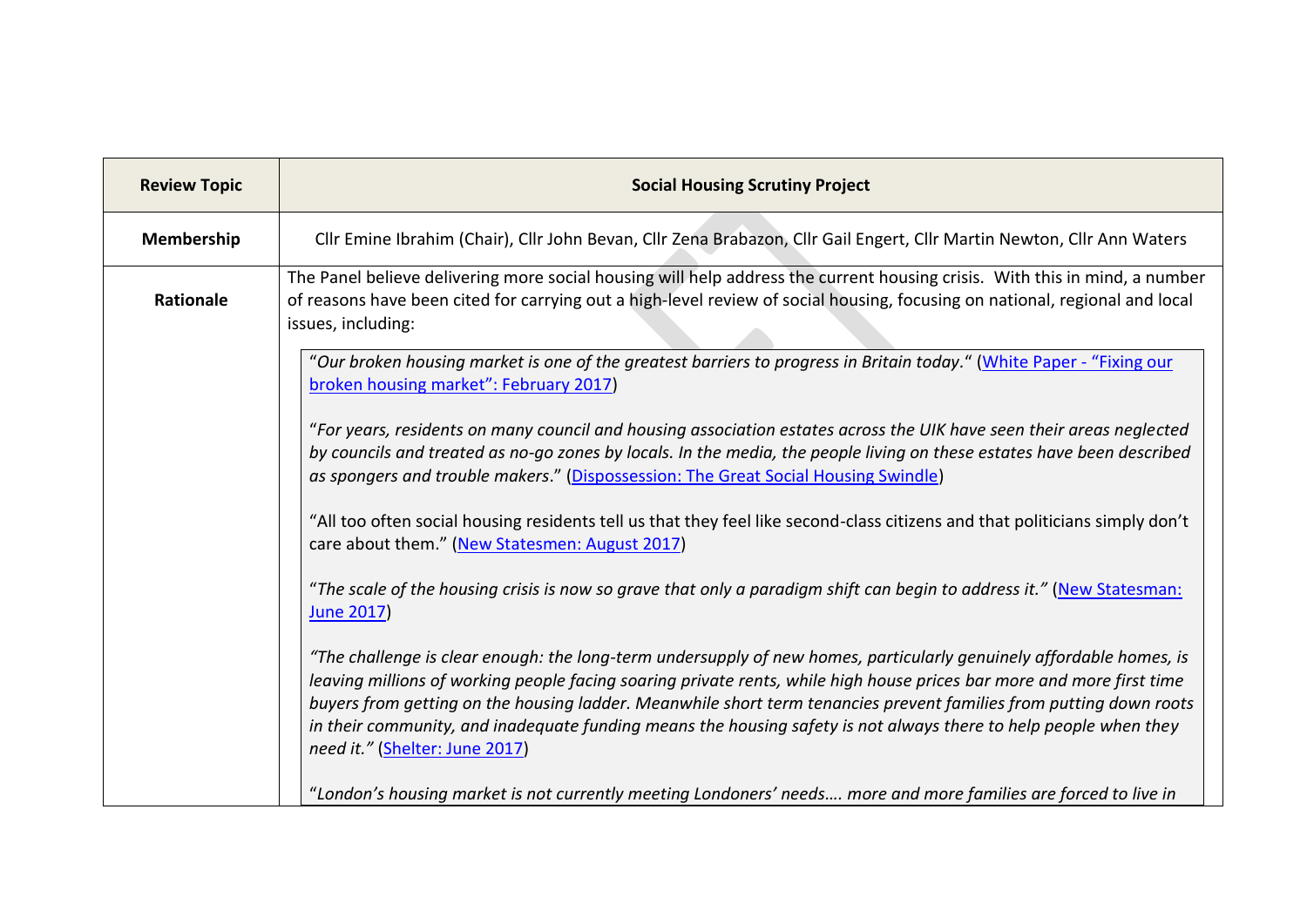| poor conditions, lack long term security and face a higher risk of homelessness. Tens of thousands of Londoners are                                                                                                                 |
|-------------------------------------------------------------------------------------------------------------------------------------------------------------------------------------------------------------------------------------|
| stuck in temporary accommodation because of the acute shortage of social housing." (Shelter: February 2017)                                                                                                                         |
|                                                                                                                                                                                                                                     |
| "More than a million households living in private rented accommodation are at risk of becoming homeless by 2020                                                                                                                     |
| because of rising rents, benefit freezes and a lack of social housing, according to a devastating new report (by                                                                                                                    |
| Shelter) into the UK's escalating housing crisis. (The Guardian: June 2017)                                                                                                                                                         |
| "(Many households will) "be victims both of high private rents and of government restrictions on benefit, both of                                                                                                                   |
| which stem from the failures of housing policies for more than 30 years(These) findings will place greater pressure                                                                                                                 |
| on the government over housing policy following the Grenfell Tower fire disaster " (The Guardian: June 2017)                                                                                                                        |
|                                                                                                                                                                                                                                     |
| "Rents are high because housing is scarce and property values high, and because millions excluded from both owning                                                                                                                  |
| homes and living in social housing have nowhere to go but the private rental sector. Benefit is being restricted not                                                                                                                |
| only because of generalised austerity but also because the total housing benefit bill has been pushed up by the<br>reduction of publicly-owned housing, thanks to the right-to-buy policy introduced under Margaret Thatcher and by |
| restrictions on local authorities' ability to replenish their stock." (The Guardian: June 2017)                                                                                                                                     |
|                                                                                                                                                                                                                                     |
| "The result is that they have to pay market rates to private landlords, when they might have housed them in their                                                                                                                   |
| own properties. The victims of this failure of policy are those least able to afford it." (The Guardian: June 2017)                                                                                                                 |
|                                                                                                                                                                                                                                     |
| "The role of government in housing is partly planning, to encourage new homes to be built in the places where they                                                                                                                  |
| are needed, to use land well and create neighbourhoods rather than assemblages of units, to make garden cities<br>rather than sprawl, and tall buildings that are landmarks rather than eyesores. It is also to build when private  |
| companies won't. This is not a radical socialist agenda but established policy of different administrations, both in                                                                                                                |
| Britain and elsewhere, for more than a century." (The Guardian: June 2017)                                                                                                                                                          |
|                                                                                                                                                                                                                                     |
| "If something good is to come of the Grenfell Tower disaster, it will be the attention it brings to the current state of                                                                                                            |
| housing in Britain, in particular for people on low incomes." (The Guardian: June 2017)                                                                                                                                             |
|                                                                                                                                                                                                                                     |
| "Social housing is a vital, much needed housing tenure and more must be done to ensure it is safely managed and                                                                                                                     |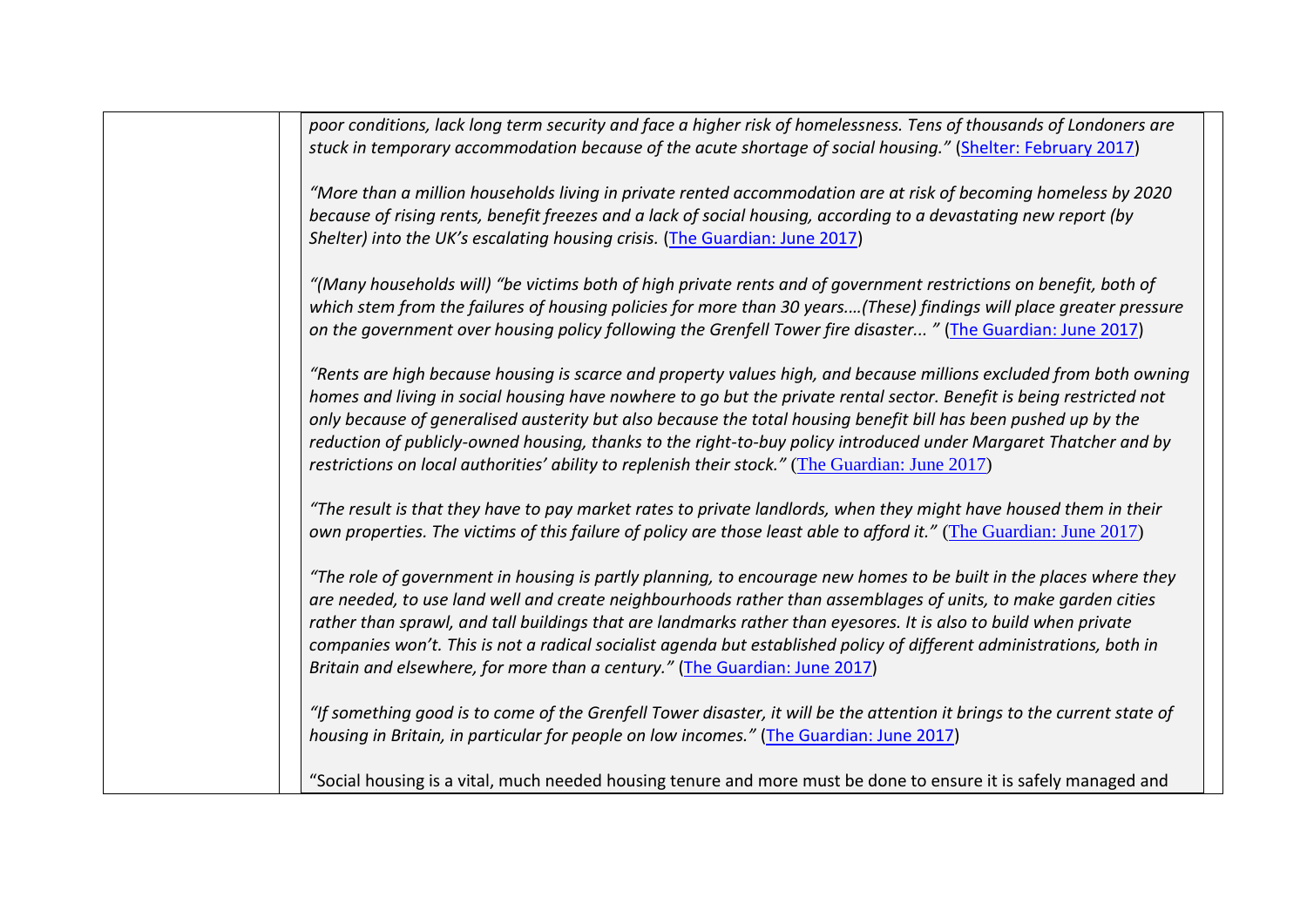|                                                                         | resourced. The residents' voice is a critical part of that." (John Gliesen, Chair of tenant engagement experts Tpas,<br><b>Evening Standard, September 2017)</b><br>"Involving residents in service design and the governance of the organisation has not only helped improve customer<br>satisfaction, it's also helped reduce costs. Residents are experts at identifying areas where landlords are over or<br>under serving." (Paul Hackett, Chief Executive of Housing Association Optivo, Evening Standard, September 2017)<br>With the Mayor's London Housing Strategy currently out for consultation, the timing of this review will allow scrutiny to<br>contribute to regional policy development. This three-month consultation runs until 7 <sup>th</sup> December 2017. In addition, there<br>are a number of opportunities to influence national housing policy. Input, during 2017/18, also allows recommendations<br>to be put forward which will contribute to the delivery of objectives set out in Haringey's Housing Strategy (2017-22). |
|-------------------------------------------------------------------------|-------------------------------------------------------------------------------------------------------------------------------------------------------------------------------------------------------------------------------------------------------------------------------------------------------------------------------------------------------------------------------------------------------------------------------------------------------------------------------------------------------------------------------------------------------------------------------------------------------------------------------------------------------------------------------------------------------------------------------------------------------------------------------------------------------------------------------------------------------------------------------------------------------------------------------------------------------------------------------------------------------------------------------------------------------------|
| <b>Terms of Reference</b><br>(Purpose of the<br>Review /<br>Objectives) | 1. To consider attitudes towards social housing, both in Haringey and further afield.<br>2. To review the supply and quality of social housing in Haringey with consideration given to both new and older housing<br>across the borough.<br>To identify barriers in current regional and national housing policy to enable consideration of what Haringey's lobbying<br>3.<br>priorities should be around social housing.<br>4. To identify key indicators that enable social interventions of estate regeneration to be measured, ensuring existing<br>communities get the greatest possible benefit from changes to their neighbourhoods.<br>To identify opportunities for residents so they can contribute fully to the delivery of objectives outlined in the<br>Council's Housing Strategy (2017-22), including monitoring of progress.                                                                                                                                                                                                                |
|                                                                         | In addition to contributing to Priority 5, including objectives set out in Haringey's Housing Strategy, work in this area is                                                                                                                                                                                                                                                                                                                                                                                                                                                                                                                                                                                                                                                                                                                                                                                                                                                                                                                                |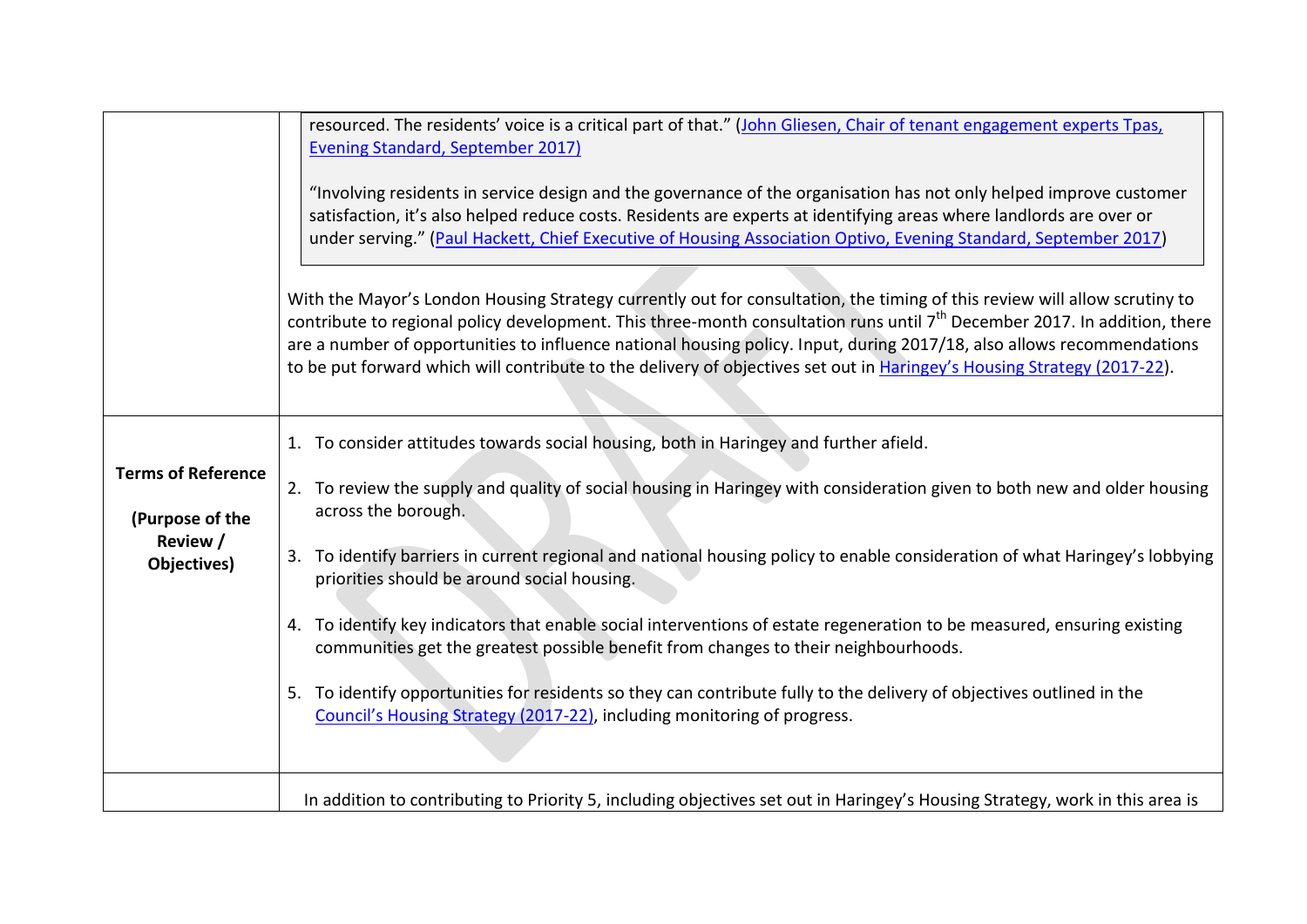| Links to the<br><b>Corporate Plan</b>         | likely to contribute to various cross-cutting themes, including: "A Fair and Equal Borough"; "Working Together with our<br>Communities" and "Working in Partnership".                                                                                                                                                                                                                                                                                                                                                                                                                                                                                                                                                                                                                                                                                                             |
|-----------------------------------------------|-----------------------------------------------------------------------------------------------------------------------------------------------------------------------------------------------------------------------------------------------------------------------------------------------------------------------------------------------------------------------------------------------------------------------------------------------------------------------------------------------------------------------------------------------------------------------------------------------------------------------------------------------------------------------------------------------------------------------------------------------------------------------------------------------------------------------------------------------------------------------------------|
| <b>Evidence Sources /</b><br><b>Witnesses</b> | This is for further discussion with the Panel but will include: written submissions; desk top research; site visits;<br>independent research articles/papers. Input will also be sought from: Council Officers; Homes for Haringey; professional<br>experts; academics; external partners; local residents, the voluntary sector; local community groups; the Government;<br>representatives from the GLA's Housing Committee.                                                                                                                                                                                                                                                                                                                                                                                                                                                    |
| Approach                                      | It is anticipated evidence will be gathered through a series of half-day sessions during September - January.<br>Informed participants will be invited to give evidence on a sequential basis throughout a morning, afternoon or<br>evening.<br>This approach facilitates continuity to evidence gathering, and allows members to focus on the questions set for this<br>review. The Panel may also want to meet with residents, and front line staff, away from the Civic Centre.<br>Evidence from each session will be summarised from which members will draw up conclusions and recommendations.<br>The draft/final report will then be considered in public by the Housing and Regeneration Scrutiny Panel and the<br>Overview and Scrutiny Committee in March (dates below).                                                                                                |
| <b>Equalities</b><br><b>Implications</b>      | The Council has a Public Sector Equality Duty under the Equality Act (2010) to have due regard to the need to: (1)<br>Eliminate discrimination, harassment and victimisation and any other conduct prohibited under the Act; (2) Advance<br>equality of opportunity between people who share those protected characteristics and people who do not; (3) Foster<br>good relations between people who share those characteristics and people who do not.<br>The three parts of the duty applies to the following protected characteristics: age; disability; gender reassignment;<br>pregnancy/maternity; race; religion/faith; sex and sexual orientation. In addition, marriage and civil partnership status<br>applies to the first part of the duty.<br>The Panel should ensure that it addresses these duties by considering them during final scoping, evidence gathering and |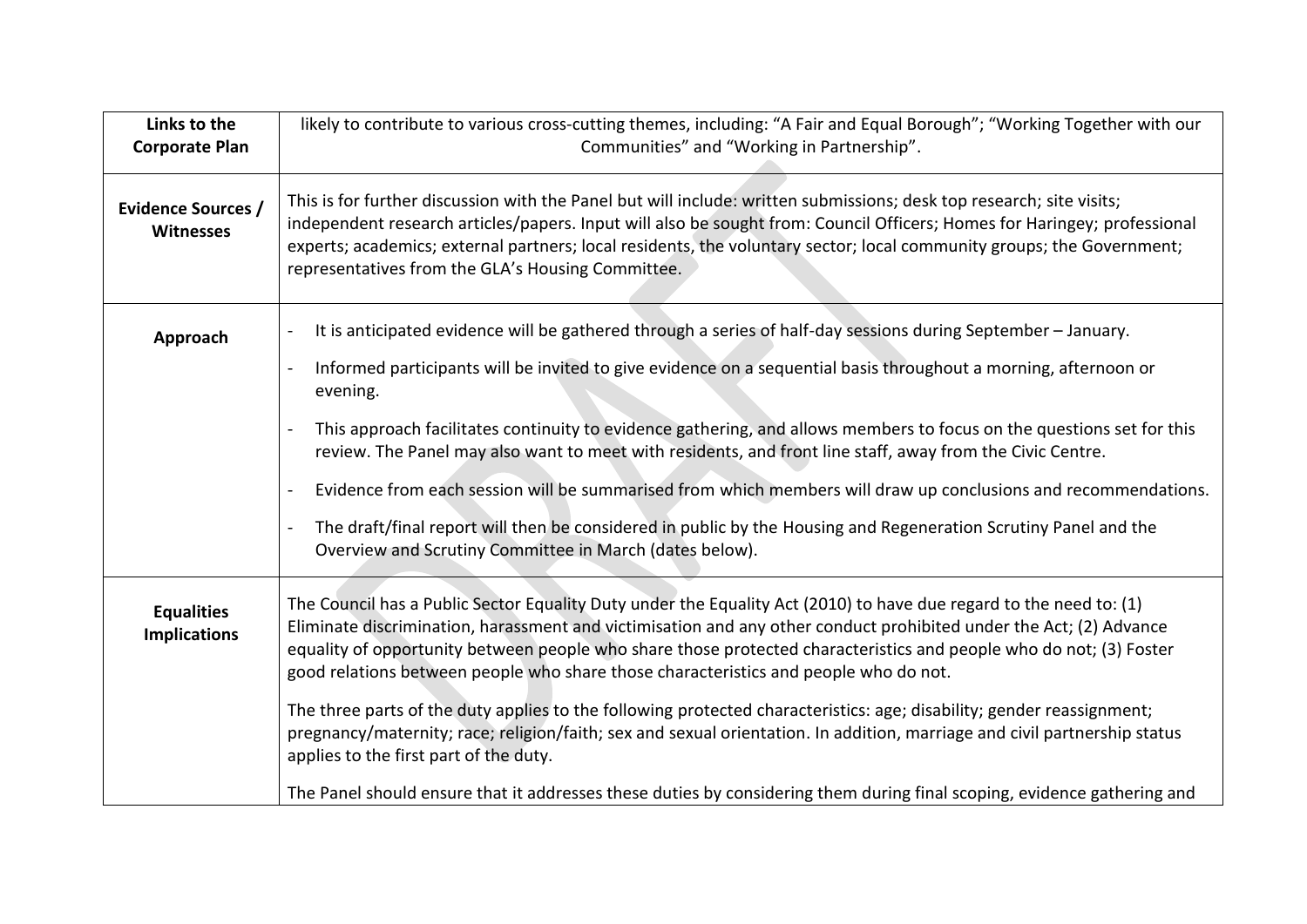|                  | final reporting. This should include considering and clearly stating: How policy issues impact on different groups within the<br>community, particularly those that share the nine protected characteristics; Whether the impact on particular groups is<br>fair and proportionate; Whether there is equality of access to service and fair representation of all groups within<br>Haringey; Whether any positive opportunities to advance equality of opportunity and/or good relations between people,<br>are being realised.<br>The Panel should ensure that equalities comments are based on evidence, when possible. Wherever possible this should<br>include demographic and service level data and evidence of residents/service-users views gathered through consultation. |
|------------------|------------------------------------------------------------------------------------------------------------------------------------------------------------------------------------------------------------------------------------------------------------------------------------------------------------------------------------------------------------------------------------------------------------------------------------------------------------------------------------------------------------------------------------------------------------------------------------------------------------------------------------------------------------------------------------------------------------------------------------------------------------------------------------|
| <b>Timescale</b> | Review set up by Panel / OSC in July 2017                                                                                                                                                                                                                                                                                                                                                                                                                                                                                                                                                                                                                                                                                                                                          |
|                  | Scoping - August / September                                                                                                                                                                                                                                                                                                                                                                                                                                                                                                                                                                                                                                                                                                                                                       |
|                  | Panel Members to watch Dispossession: The Great Social Housing Swindle - 20 September                                                                                                                                                                                                                                                                                                                                                                                                                                                                                                                                                                                                                                                                                              |
|                  | Final scoping document submitted to OSC for final approval (16 October)                                                                                                                                                                                                                                                                                                                                                                                                                                                                                                                                                                                                                                                                                                            |
|                  | Evidence gathering October - January                                                                                                                                                                                                                                                                                                                                                                                                                                                                                                                                                                                                                                                                                                                                               |
|                  | Consultation on the Mayor's draft Housing Strategy ends on 7 December 2017                                                                                                                                                                                                                                                                                                                                                                                                                                                                                                                                                                                                                                                                                                         |
|                  | Analyse findings / develop recommendations late January / early February                                                                                                                                                                                                                                                                                                                                                                                                                                                                                                                                                                                                                                                                                                           |
|                  | Draft report signed off (with comments from legal / finance) by 23 February                                                                                                                                                                                                                                                                                                                                                                                                                                                                                                                                                                                                                                                                                                        |
|                  | Draft report considered by Housing & Regeneration Scrutiny Panel on 13 March                                                                                                                                                                                                                                                                                                                                                                                                                                                                                                                                                                                                                                                                                                       |
|                  | Final report published 16 March                                                                                                                                                                                                                                                                                                                                                                                                                                                                                                                                                                                                                                                                                                                                                    |
|                  | OSC meets on 26 March to discuss / agree final report (before purdah)                                                                                                                                                                                                                                                                                                                                                                                                                                                                                                                                                                                                                                                                                                              |
|                  | Cabinet Response - with partner input - prepared for June 2018 Cabinet                                                                                                                                                                                                                                                                                                                                                                                                                                                                                                                                                                                                                                                                                                             |
| <b>Reporting</b> | The dates for reporting are outlined above. Dan Hawthorn, Director for Housing and Growth, will coordinate the Cabinet                                                                                                                                                                                                                                                                                                                                                                                                                                                                                                                                                                                                                                                             |